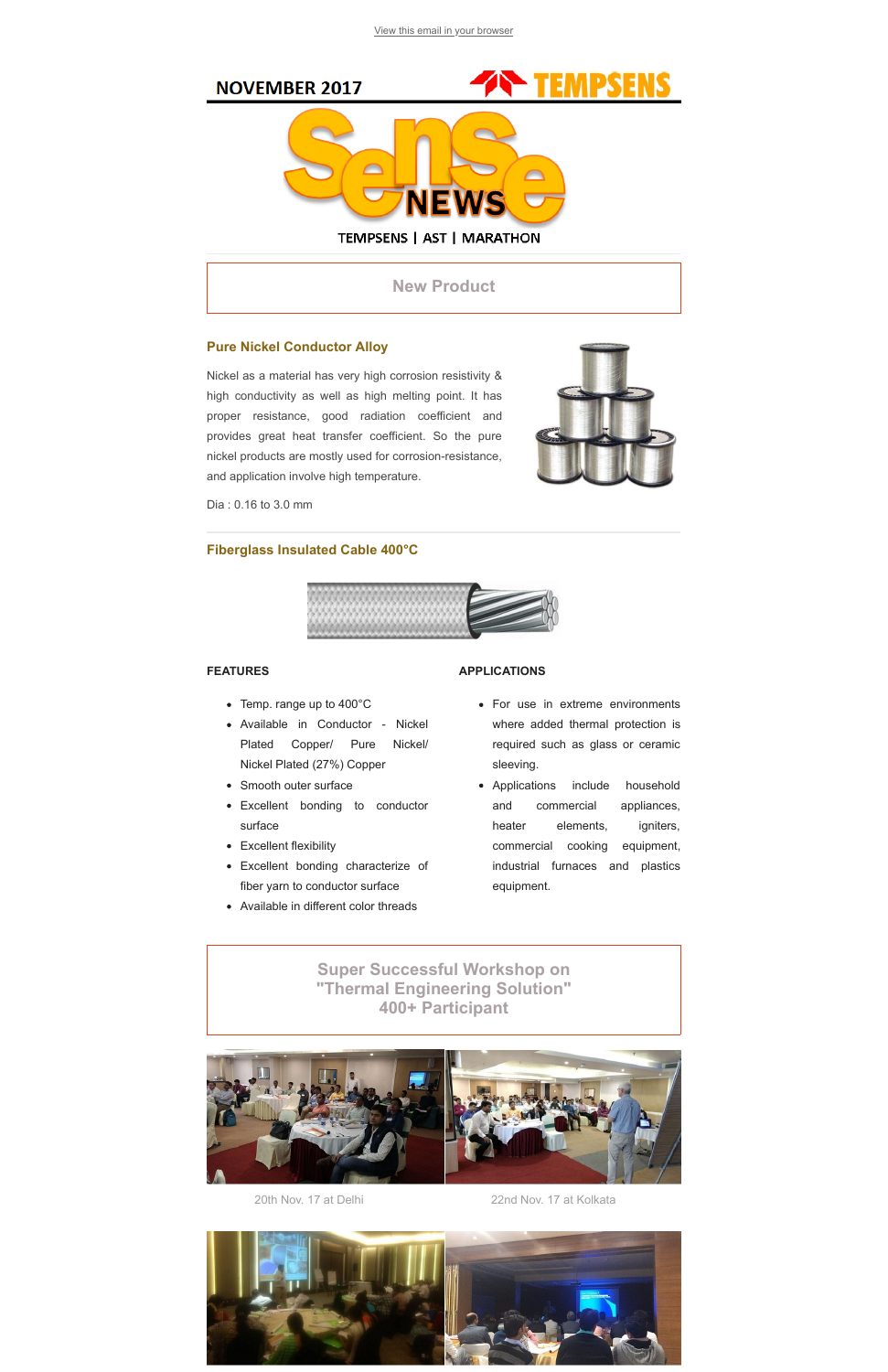# **Exhibition**



Tempsens ADIPAC 2017 at Abu Dhabi Tempsens has participated in ADIPAC 2017 held at Adnec – Abu Dhabi from 13<sup>th</sup> to 16<sup>th</sup> November 2017

There are variety of heaters for a range of applications in the chemical processing industry so clear understanding is necessary to meet your needs.This blog will help in providing what function the heater needs to fulfill. Read through the overviews of different immersion heaters below.... [Read more](http://www.tempsens.com/blog/heaters/heaters-used-for-heating-chemicals)

# Tempsens Blog

### Heaters Used for Heating Chemicals



For calibration of devices in the process industries AUTOCAL is a powerful tool. For quicker & easier calibration AUTOCAL is key product. Working: Autocal is an automatic temperature calibration system. The system consists of a Software, high resolution multiplexed 6 ½ digit Multimeter for.... [Read more](http://www.tempsens.com/blog/calibration/how-to-make-calibration-process-quicker-easier)

## How to make Calibration Process Quicker & Easier



## CSR Activities



## Tempsens Cloth Drive

Tempsens team donated clothes to needy people and became the reason behind hundreds of genuine smiles.

We Thank to each & every person who contributed in our drive and made it an successful event.

## Upcoming Events



Tempsens Instruments would like your feedback about concerns, complaints and negative or positive experiences you've encountered while doing business with Tempsens. Likewise, if you have suggestions about how we can improve our services, please share your ideas with us at:

Email: [feedback@tempsens.com](mailto:feedback@tempsens.com)

Mobile No: +91 9116607583